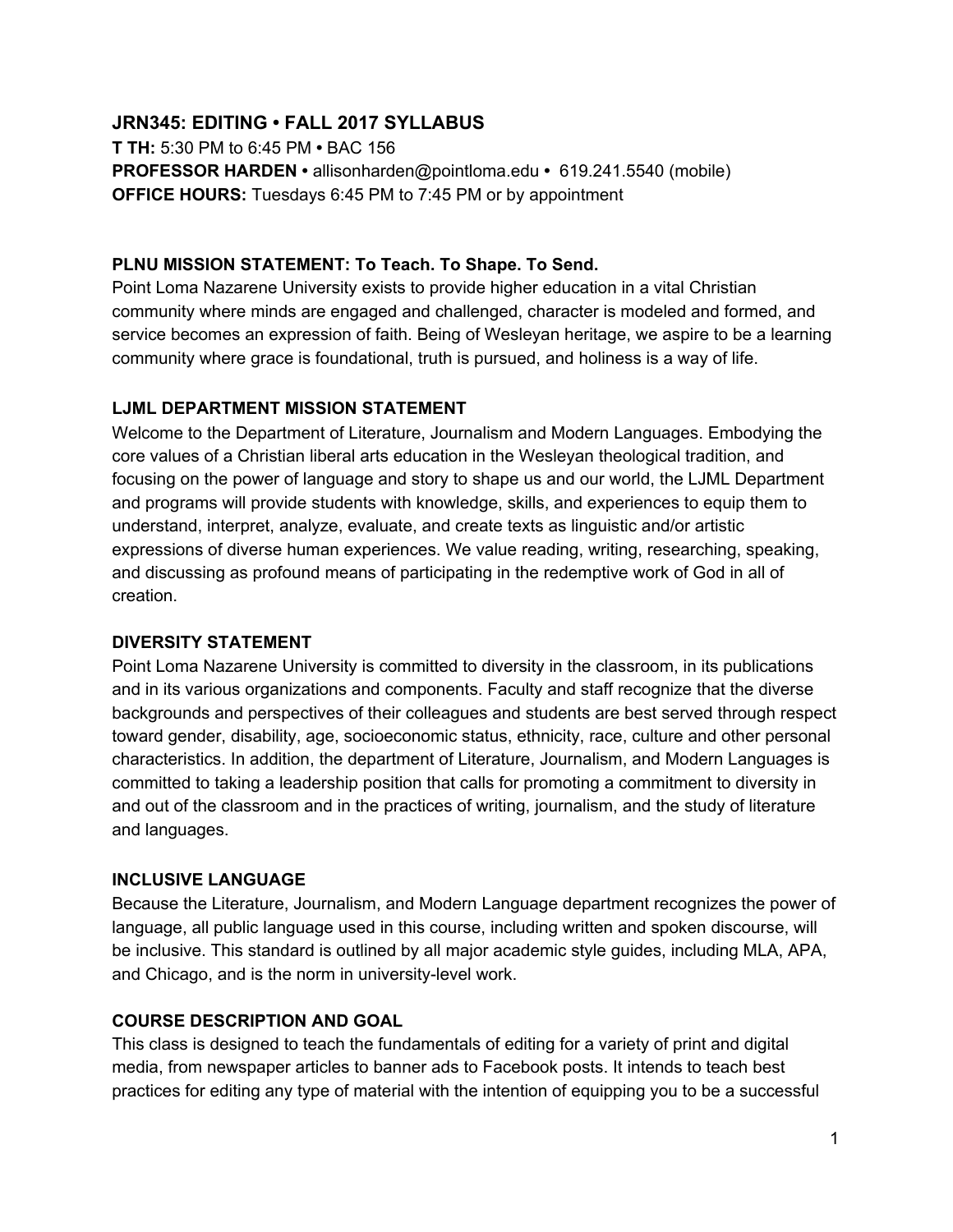editor regardless of your area of expertise. It will focus on practical applications intended to prepare you for your future careers in journalism or writing. To accomplish this goal, we will learn by doing.

## **COURSE LEARNING OUTCOMES**

After completing this course, you will be able to do the following:

- Understand the fundamental principles of being an effective editor
- Demonstrate mastery in grammar, spelling, style, and writing
- Improve the quality of your own and others' writing
- Possess a keen eye for spotting errors in a variety of written material types
- Exercise your role as an editor by utilizing tools common in the industry

#### **CORE VALUES**

Respect, kindness, and openness are essential to making our time together effective. We will value all opinions, points of view, writing styles, and genres. We will treat all with kindness, and craft our comments or critiques carefully with thoughtful consideration. We will be open to feedback. We will not be defensive or closed off. We will be motivated to grow and improve, and we will support each other in our common goal. This will be a public discourse and safe environment.

#### **ASSIGNMENTS**

During the semester, there will be **four assignments** (including one in-class exercise) in addition to quizzes. Assignments include an editorial philosophy paper and two in-class presentations. For the presentations, you will present revisions you recommend based on a piece of writing of your choosing to the class for 15-20 minutes. In addition to these assignments, there will be in-class activities and quizzes (announced and unannounced).

#### **LIST OF ASSIGNMENTS**

- Editing philosophy
- Presentation
- Partner in-class activity
- Editing philosophy #2: final reflection

#### **GRADING BREAKDOWN**

- Assignments: 20%
- Final exam: 20%
- Midterm: 20%
- Participation: 20%
- Quizzes/in-class exercises: 20%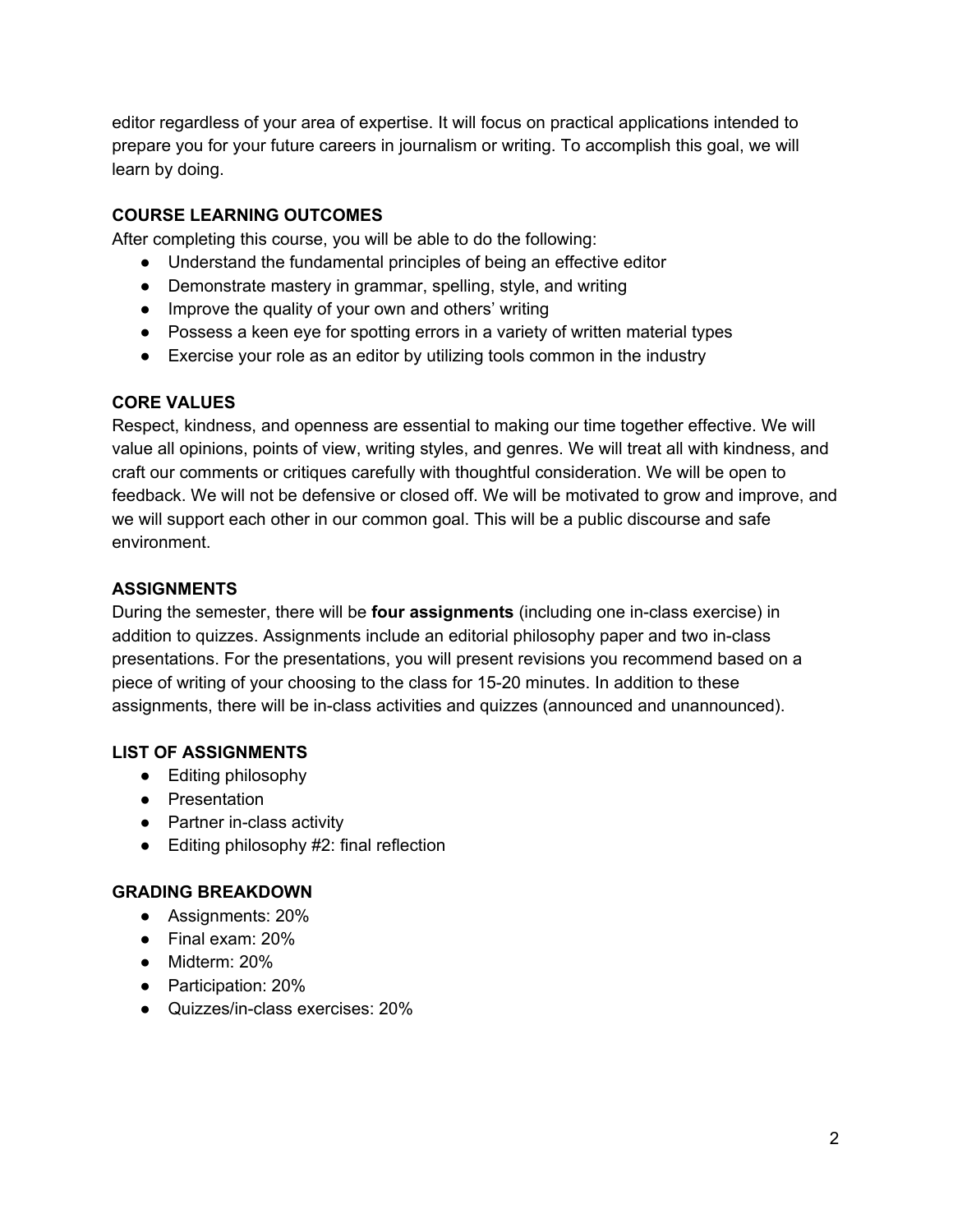| A: 93-100        | $C: 73-76$  |
|------------------|-------------|
| A-: 92-90        | $C-: 70-72$ |
| <b>B+:</b> 87-89 | $D+: 67-69$ |
| <b>B</b> : 83-86 | $D: 63-66$  |
| $B - 0 - 82$     | $D-: 60-62$ |
| $C+: 77-79$      |             |
|                  |             |

## **ATTENDANCE POLICY**

Be on time. Be here. Timeliness and attendance speak volumes about how much you care. I know things come up, so communicate with me in advance if you are going to miss class or have to leave early for some reason. **Twenty percent** of your course grade is based on participation, so keep this in mind. You are allowed **four total absences** per semester, and **two unexcused absences** per semester.

## **CELL PHONE POLICY**

No cell phones are permitted in class. One phone sighting results in an automatic five points off your next assignment. Be present. Pay attention. Don't make this an issue.

# **EXTRA CREDIT POLICY**

Extra credit is available. Discuss options with me.

# **CLASS SCHEDULE**

\*Note: Schedule and topics are subject to change. Some topics covered may not be included on this list.

|                                                | <b>THURS 8/31: INTRODUCTIONS, COURSE</b><br><b>OVERVIEW</b><br><b>Assignment #1 description</b> |
|------------------------------------------------|-------------------------------------------------------------------------------------------------|
| <b>TUES 9/5: ON BEING AN EDITOR</b>            | <b>THURS 9/7: MARKS &amp; MARKUPS</b>                                                           |
| Editing philosophy and best practices          | Editing symbols, tracked changes, PDF                                                           |
| <b>ASSIGNMENT #1 DUE:</b> editorial philosophy | and PPT markups, keyboard shortcuts                                                             |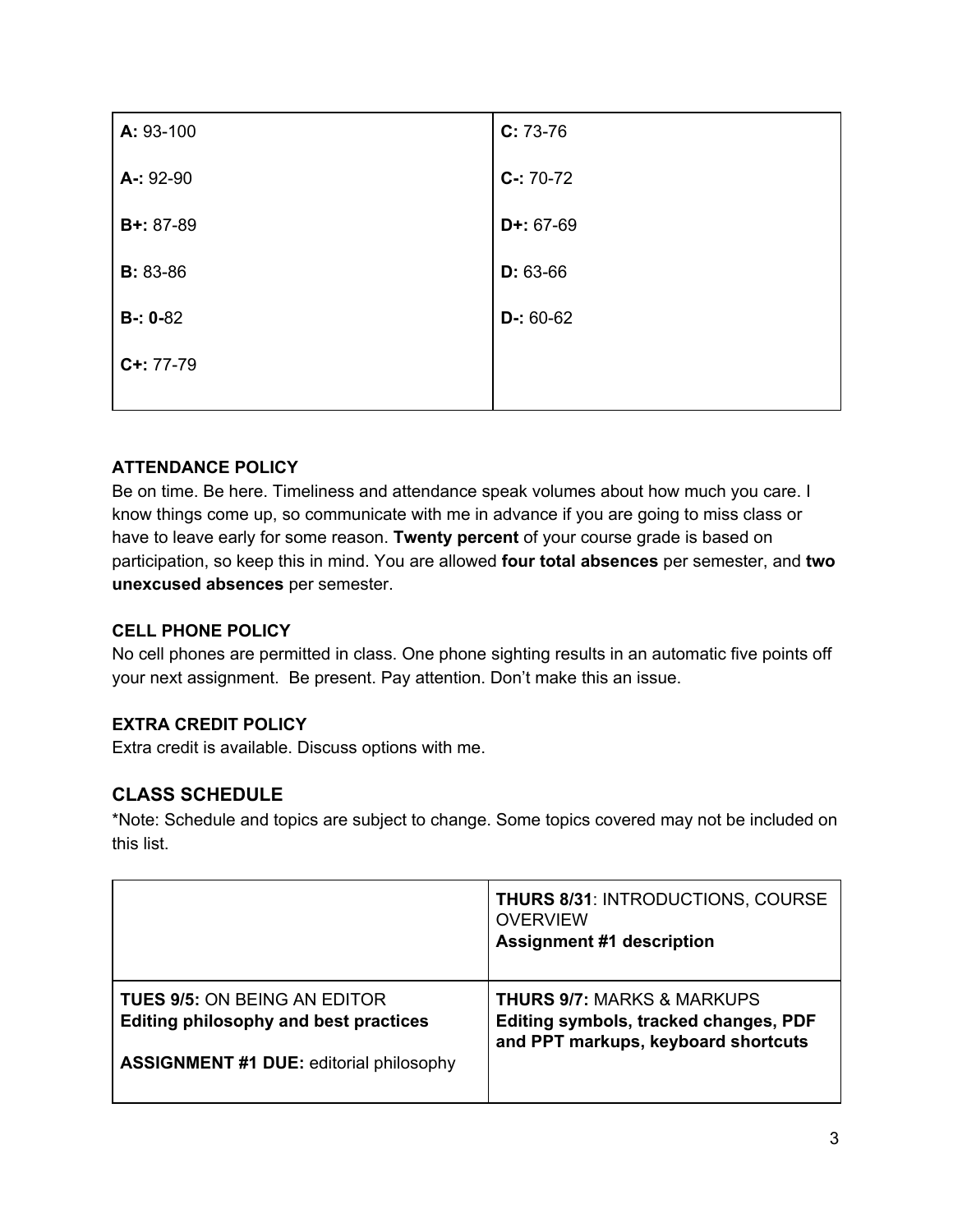| <b>TUES 9/12: COMMON ERRORS</b><br><b>Misused and confused words</b><br><b>QUIZ #1: Editing symbols</b>                                                             | <b>THURS 9/14: COMMON ERRORS, CONT.</b><br>Apostrophes, commas, semicolons,<br>colons                                                                                          |
|---------------------------------------------------------------------------------------------------------------------------------------------------------------------|--------------------------------------------------------------------------------------------------------------------------------------------------------------------------------|
| <b>TUES 9/19: A MATTER OF STYLE</b><br>What is style? Style guidelines, AP style<br>review                                                                          | <b>THURS 9/21: NO CLASS</b>                                                                                                                                                    |
| <b>TUES 9/26: STYLE &amp; COMMON ERRORS,</b><br>CONT.<br>Parallelism, modifiers, casing, subject-verb<br>agreement, bulleted lists<br><b>QUIZ #2: Common errors</b> | <b>THURS 9/28: STUDENT</b><br><b>PRESENTATIONS</b><br>Group 1                                                                                                                  |
| <b>TUES 10/3: CLEAR &amp; CONCISE WRITING,</b><br>PART <sub>1</sub><br><b>Wordiness, repetition</b>                                                                 | <b>THURS 10/5: STUDENT</b><br><b>PRESENTATIONS</b><br>Group <sub>2</sub>                                                                                                       |
| TUES 10/10: CLEAR & CONCISE WRITING,<br>PART <sub>2</sub><br>Active voice, sentence structure<br>QUIZ #3: Misc topics so far                                        | <b>THURS 10/12: EDITING FOR THE WEB</b><br>Best practices for editing web content,<br><b>SEO basics</b><br><b>Midterm review</b>                                               |
| <b>TUES 10/17: MIDTERM</b>                                                                                                                                          | <b>THURS 10/19: SELF-EDITING PT 1</b><br>Best practices for editing your own work                                                                                              |
| TUES 10/24: SELF-EDITING PT 2<br>Best practices for editing your own work<br><b>Midyear class evaluation</b>                                                        | <b>THURS 10/26: GUEST SPEAKERS</b><br>Ryan Kelley, Sr. Editor, Journal of<br><b>Emergency Medical Services (JEMS)</b><br>Jennifer Sturak, Editor, UCSD Health<br><b>System</b> |
| <b>TUES 10/31: SELF-EDITING EXERCISE</b><br><b>HALLOWEEN FUN</b>                                                                                                    | <b>THURS 11/2:</b> DIGITAL & SOCIAL MEDIA<br>Social media, infographics, banner ads,<br>landing pages                                                                          |